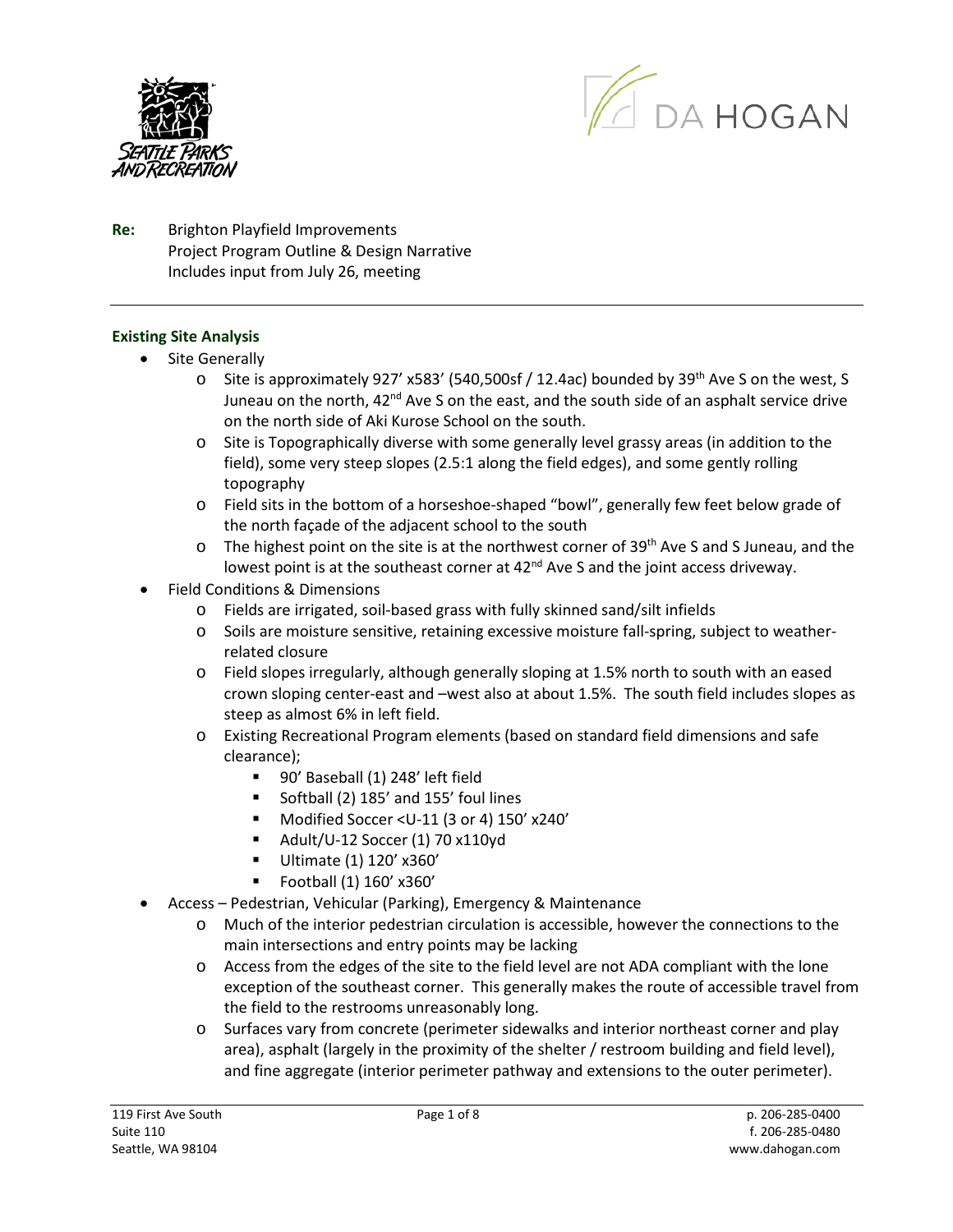- o Emergency and Maintenance access and public event load-in/out access to the field level is via 39<sup>th</sup> and 42<sup>nd</sup> Aves S., along the south property line.
- o Emergency and Maintenance access and public event load-in/out access to the upper park, west side including restrooms, tennis and basketball etc., is from 39<sup>th</sup> Ave. S., about midblock.
- Lighting
	- o 9-Pole System, Wood poles, spun-aluminum parabolic reflectors, Metal Halide fixtures
	- o Lights Baseball and Soccer only
	- o Light Readings, to establish light levels both on the field and at the property line, are pending
- **Utilities** 
	- $\circ$  Sanitary Sewer roughly bisects the field north-to-south at depth varying from 6' to 11' below existing grade. Serves residences to the east and the restroom / shelter
	- o Storm Drainage (information limited, pending)
		- Several smaller area drains scattered around the field perimeter, no pipe larger than 8", no obvious connection to a site-wide collector conveyance to the off-site utility
		- Nearest "sizeable" storm drainage pipe appears to be on the east side of  $42^{nd}$  Ave S
	- o Water (information limited, pending)
		- Shelter Water Service feeds from  $42^{nd}$  down to and across the field, up to the building.
	- o Power (information limited, pending)
		- **Power to the existing lights and shelter**
		- $\blacksquare$  Overhead power along 42<sup>nd</sup> Ave S

# **Public Process / Input**

We have had one public meeting to date (7-26-16) and have had quite a bit of follow-up correspondence from interested parties since. Using the transcript of the meeting and input via e-mail we have generated the following list of themes.

- Process-specific Comments
	- o Mailing should be more widely distributed
	- o Top non-English languages spoken in the neighborhood include Vietnamese, Spanish, Somali, and Tagalog.
	- o There are several community/civic groups in the area that can help spread the word
	- o How did the project come about, specifically the decision to change to artificial turf?
	- $\circ$  The P-Patch Project on 42<sup>nd</sup> just south of the park generated a lot of participation, feedback, and steady volunteerism
	- o There are people who would love to give productive input on the design, water features, points of interest that can address water issues, and that south boundary with the school
	- o What was the range of the mailer [suggesting a broader range]
	- o This meeting [the 7-26-16 Public Meeting] participation is not representative of this community. How can we help you engage a more representative participation at future meetings?
	- o Will there be interpretative services [at the next meeting? yes]
	- o The mailers are translated? [yes to the major languages identified]
	- o What is the timeline when will we know what your flexibility is, like in the northeast corner with the survey and the storm drainage pipe? [probably within a few weeks, probably at the next public meeting]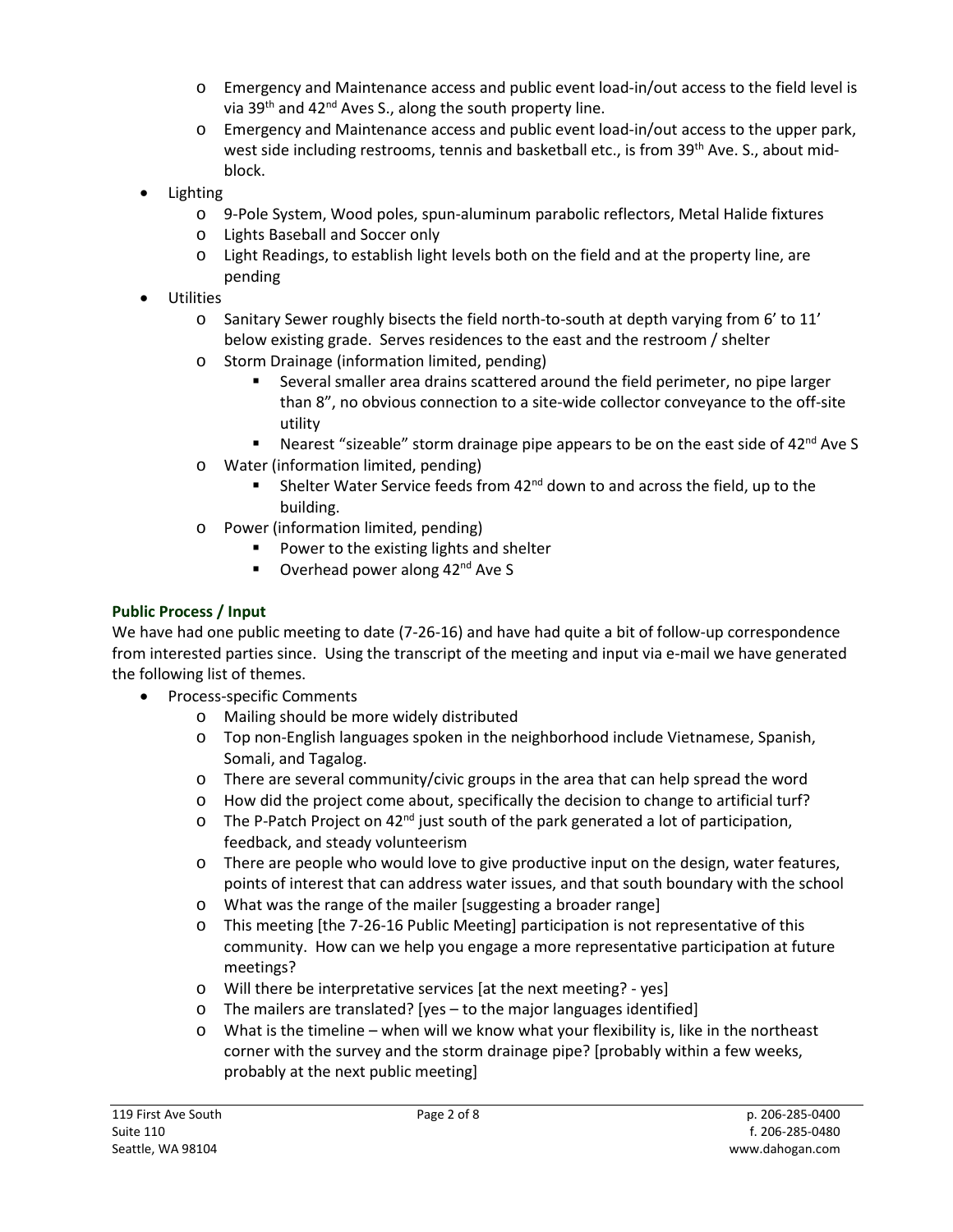- Brighton Playfield park-specific Comments
	- o Is it Olmsted? [no]
	- $\circ$  There is a giant 4<sup>th</sup> of July fireworks display on the field every year is that going to be OK with the turf? [no]
	- o I like having the walk around I walk my dog on it every day.
	- o I really like having the grass on the east side
	- o I see people playing volleyball out there that's not something they'll be able to do on turf
	- o I think that baseball [and softball] is over-represented here, and ultimate is underrepresented
	- o We really appreciate the large trees that provide shade
	- o We love the tennis and basketball courts
	- o It is nice that the restrooms are close to the play area
	- $\circ$  It's been a green space for so long we take for granted the bird habitat that the grass provides
	- $\circ$  We love running on the natural grass field, and use it to fly home-made gliders, airplanes, and Frisbees.
	- o …of all of the baseball I have seen at the park, only one person has ever hit it over the track [upper pathway?]
	- o In the winter there are patches of the park that are inaccessible
	- o There are many underground springs in the area.
	- o There are large puddles… …and with the clay they are slow to drain
	- o In the winter time there are flooding issues
	- o Are you keeping the gravel track? That's actually a hazard
- Lights
	- o I am pro Lights
	- o The existing lights glare into my house [doesn't like that]
	- o They mess up my sunset [doesn't like that]
	- o Often they are on when there is nothing going on [doesn't like that]
	- $\circ$  Is there any place in town where the new LED technology proposed for this site is in use [Blanchet HS]
- Park-related Design Ideas
	- o Is there an opportunity for water diversion to have an interesting or useful design/result?
	- o …turn water issues into water features with an educational component
	- $\circ$  It would be great to see an attractive transition between the school and the field... allow for maintenance vehicles, additional gathering space, plantings, steps or retaining walls that double as seating or active space
	- o Is there a requirement for any sort of Parking?
	- o …about additional parking are you working on impermeable [pervious?] surfaces, and thinking about not aggregating flooding issues?
	- o How about the restrooms [we will make the accessible]
	- o Is there an opportunity to look at other paving materials?
	- o Since the Bowl isn't natural has there been any talk about filling it?
	- o Make the northwest backstop the primary one, and the southwest one the secondary one
	- o Maybe a grass area for dogs…. Maybe that extra space could be grass
- Sports-specific Comments
	- o Aki Kurose fields a well-established Ultimate Team
	- o Can the design accommodate 2-3 portable volleyball nets on the synthetic turf?
	- o Provide for 2-3 grass volleyball courts no one ever uses the existing sand courts.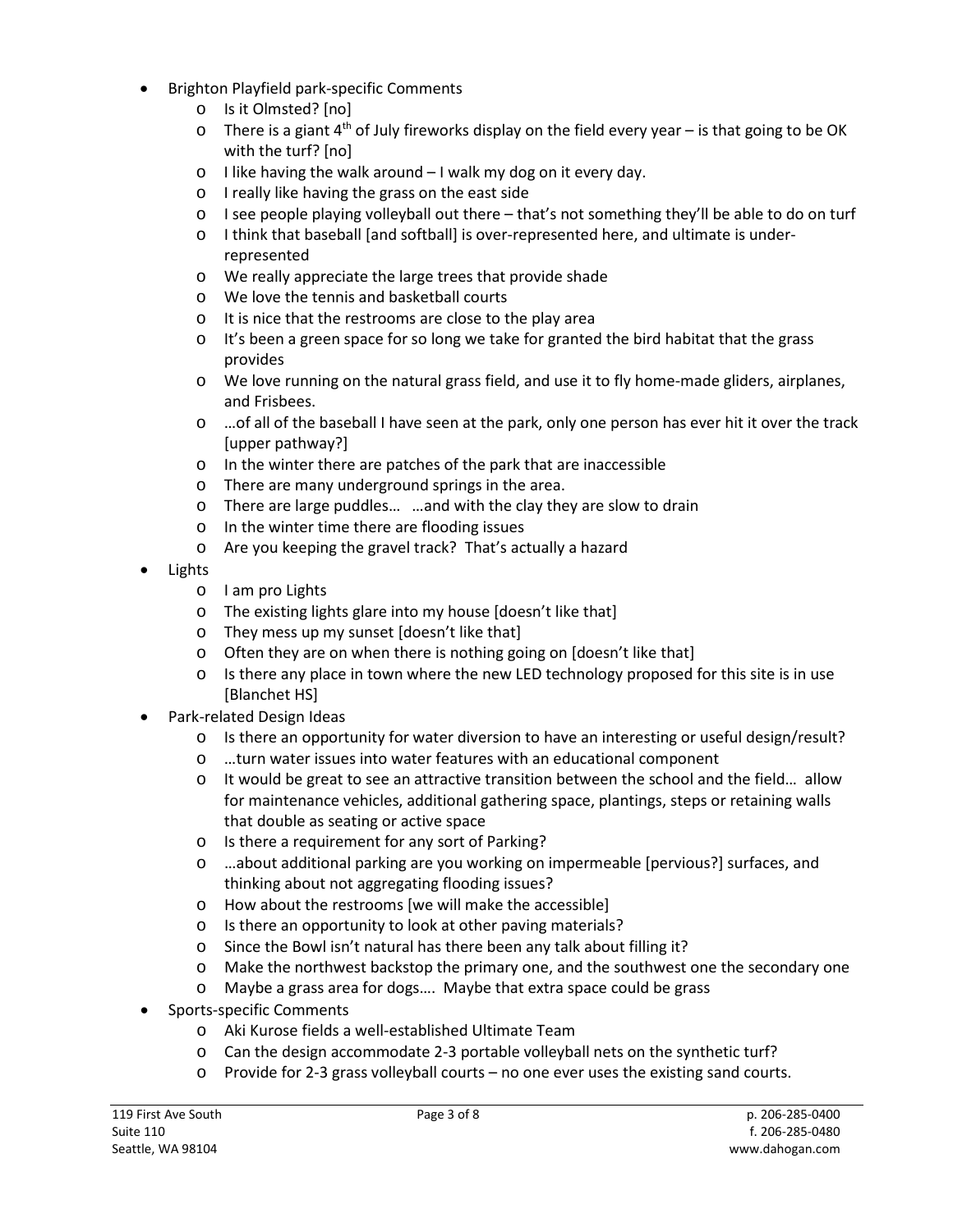- o Eliminate fencing between fields [referring to the back-to-back backstops]
- o Three baseball fields here is excessive. I would like to see a ballfield in the northwest corner and one in the southwest corner and eliminate the one in the middle.
- $\circ$  I would love to see the backstop fencing in the middle of the park go away [referring to the back-to-back backstops]
- o I want to second this gentleman's comment about getting rid of the fencing that separates the fields
- o This area is in great need of full-sized soccer fields
- o Increase multi-sport flexibility
- o Reduce backstops from 3 to 2
- o Make surface wide enough to accommodate two (2) Ultimate fields side-by-side
- o Provide field markings for Ultimate, Soccer (youth and adult), Lacrosse, Football, Baseball
- o The perimeter pathway is used by St. Edwards School for track
- o There is Football practice here
- o I am wondering about basketball and tennis courts
- o The tennis courts need new surfacing
- o We need a basketball court that is used so often
- o Are there plans for marking the field with Ultimate Frisbee? Its very big at this school, and this neighborhood, and this community
- o [re Ultimate] Its really hard for us to find fields in SE Seattle because they are all taken up with soccer and football
- o Is pick-up sports something you program into the layout? Like extra basketball courts or extra soccer group or something? Perhaps if there was a pocket that definitely could not accommodate a league or school use.
- Regarding the School Adjacency / School Use
	- o Engage SPS [Seattle Public Schools] in the design process as they will benefit greatly
	- o Commit to drive-through access along the south edge
	- o Add parking along the south edge
	- o What is the relationship between the school and the field right now? Would the "bell time" stuff affect the way you design the field at all?
	- o Does the school have the entire park / field during the school day?
	- o They use the perimeter pathway for walking and running
	- o How will they be affected by the construction? They use the field during lunch [and PE]
- SDOT / Streets
	- o Unknown what the thought is on  $39<sup>th</sup>$  we seem to have lost parking
	- o We felt the lack of communication we were thinking are these groups losing parking?
	- $\circ$  I am a neighbor and I'm not sure what's connected with SDOT I haven't gotten any information from SDOT [others: "me either"]
	- $\circ$  They did a bunch of work along 39<sup>th</sup> and our communities use that parking area pretty heavily and I saw no outreach to the community directly
	- $\circ$  During Football (pads and helmets, not games though) people park on both sides of 42<sup>nd</sup> Little kids run out into the street [someone is going to get hit]
	- $\circ$  SDOT has some plans to turn it into a bicycle arterial 44<sup>th</sup> would be a much better choice for that
	- o People scream up and down the streets at like 40 50 mph
- Materials-specific Comments
	- o Any information you have about the infill would be appreciated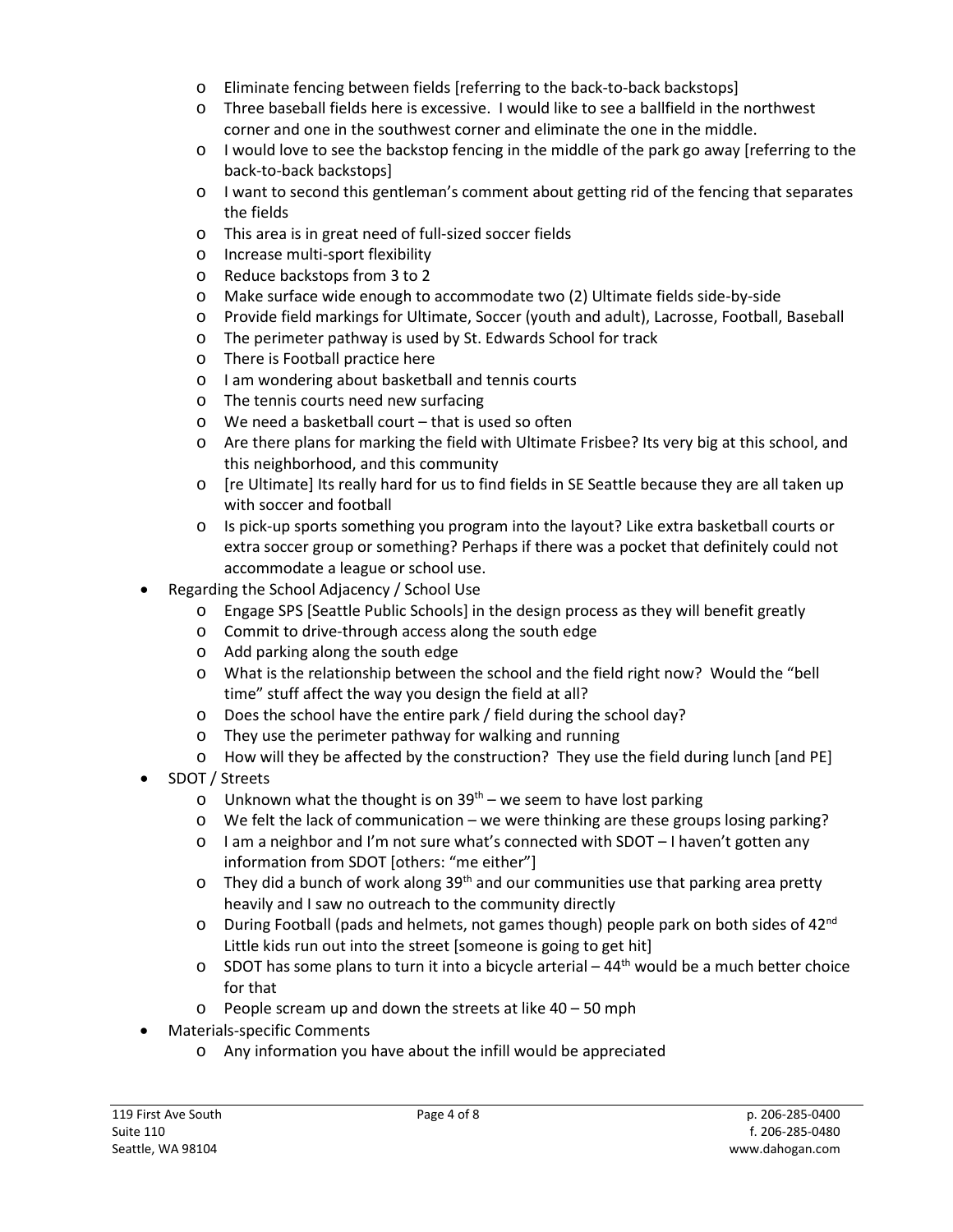- $\circ$  We are concerned about the health issues we have heard associated with synthetic turf we prefer you stick with grass.
- o I worry about synthetic materials a lot, and I know there have been lead issues at other Playfields, so please whatever comes make sure it is clean.
- o Take health concerns into consideration when choosing materials
- o Should not be an issue no clear evidence, alternatives are a waste of money
- o Do not try other alternatives, or cork, again until cork at Bobby Morris Pilot Project can be better evaluated
- o What happens in 8-10 years when the [surface] has to be replaced? Do we lose a season of use?
- $\circ$  Have they done burn tests on the cork [no but it's a naturally flame retardant material bark]
- o ... the Ramadan community celebration happens on the grass field what's that going to feel like on [artificial turf]?
- o Has a grass field with a hardy seed blend been considered?
- $\circ$  Is it possible for the path to be a cushioned path for runners that would work for wheelchairs and strollers also?

## **Conversation with Recreation Information Office**

John Bates answered some questions about the primary uses at Brighton Playfield.

- Baseball who is using this site for baseball? Are there any 90' users? I think I heard that Cleveland HS use it – I'm assuming for practices only, maybe JV? Do you know – if not do you have a contact? *Field 1 is only used by Senior Little League (12 & 13 year olds) overflow from Rainier March – Late June, and Cleveland Practices March – mid-May.*
- Softball who is using this site for softball? Do you every schedule the southernmost field? *Only very rarely for softball. Field 2 (NW) Lighting isn't good, backstop is bad. Demand is down. Southernmost field (3) is essentially a School PE/Recess Field.*
- Combined BB/SB how many do you schedule at one time? Also, are these fields numbered? If so is it north to south or?

*Only one at a time. Baseball is Field 1, NW is Field 2, and the School PE Field, SW, is Field 3.*

- Ultimate any idea how this site is used, i.e., do they mark two fields or one? *We do not know how many at Brighton but probably only one.*
- Football –Cleveland JV practice only? *Beacon Hill Cowboys Youth Football, for Brighton its mid-October to mid-November. Sharing capacity with SYSA.*
- Any adult soccer? I only see one modified field in the aerial photo record. *None now. Will be in great demand depending on lacrosse, football, youth soccer needs. There is a big demand for lacrosse.*
- Any way you can easily break down the scheduling hours by user group? *RIO will send a PDF of the past year plus 2016 to date.*

## **Project Design Program Outline**

- Field Conversion to Synthetic Turf
- Main Field Elements
	- o Adult Soccer (1)
	- o Modified Soccer (2)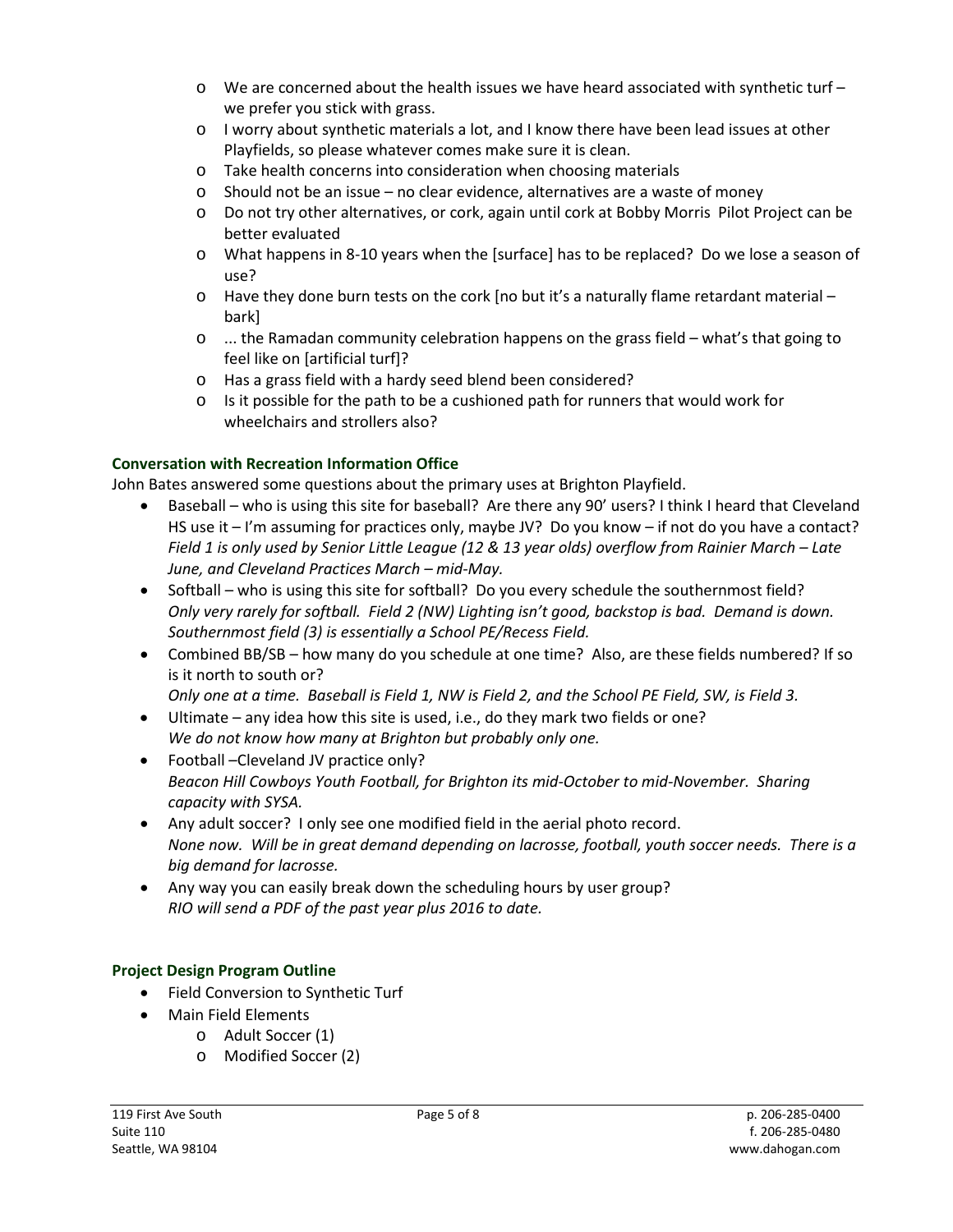- o Football (1)
- o Ultimate (2)
- o Lacrosse (boys/girls 1)
- o Baseball (1)
- o Softball (1)
- Field 2 Elements, if provided
	- o Unstructured Warmup
	- o Mod Soccer (1)
	- o PE / Tee-Ball / Kick Ball (1,2)
- Field Lighting upgrade to LED
- Site-wide ADA Accessibility
- Parking on-site, off-site

# **Issues and Opportunities**

- Permitting
	- o SEPA
	- o Department of Ecology NPDES
	- o City Conditional Use Permit
	- o City Grading & Drainage
- Parking (Onsite, Offsite)
- Public Art, Existing Installation
- Tree Protection / Tree Removal

# **Design Narrative, Common Features**

All options that presented include the following elements whether shown or not at this point in the design process. Common features include;

- 1. Vertically draining infilled synthetic turf playing surfaces throughout, including permeable aggregate, field subsurface drainage collection, conveyance and (per SPU) water quality treatment (no detention required as of this writing)
- 2. Color changes and color-coded field markings as approved
- 3. LED Lighting System with Centralized Control and Programming
- 4. Crowd-control fencing, Ball control fencing/netting
- 5. Field Washwater System (irrigation water, quick coupler valves or hose swivels installed in inground vaults/boxes)
- 6. Loop-path around the field at the top of the "bowl"
- 7. Remove existing concrete slope seating, required to achieve:
- 8. Improved accessible routes of travel between the restrooms and the field level on the west side of the field
- 9. Improved accessible routes of travel between the field and the upper site on the east side of the field
- 10. On-site Accessible Parking, likely associated with the service access mid-block, to serve the entire park (not just the fields)
- Other items for consideration that are not specifically identified by the project description include;
	- 11. Art Restoration
	- 12. Storm Water Demonstration or Educational Opportunity
	- 13. Grass Volleyball Courts (perhaps in lieu of the existing sand courts)
	- 14. On-site parking on the south edge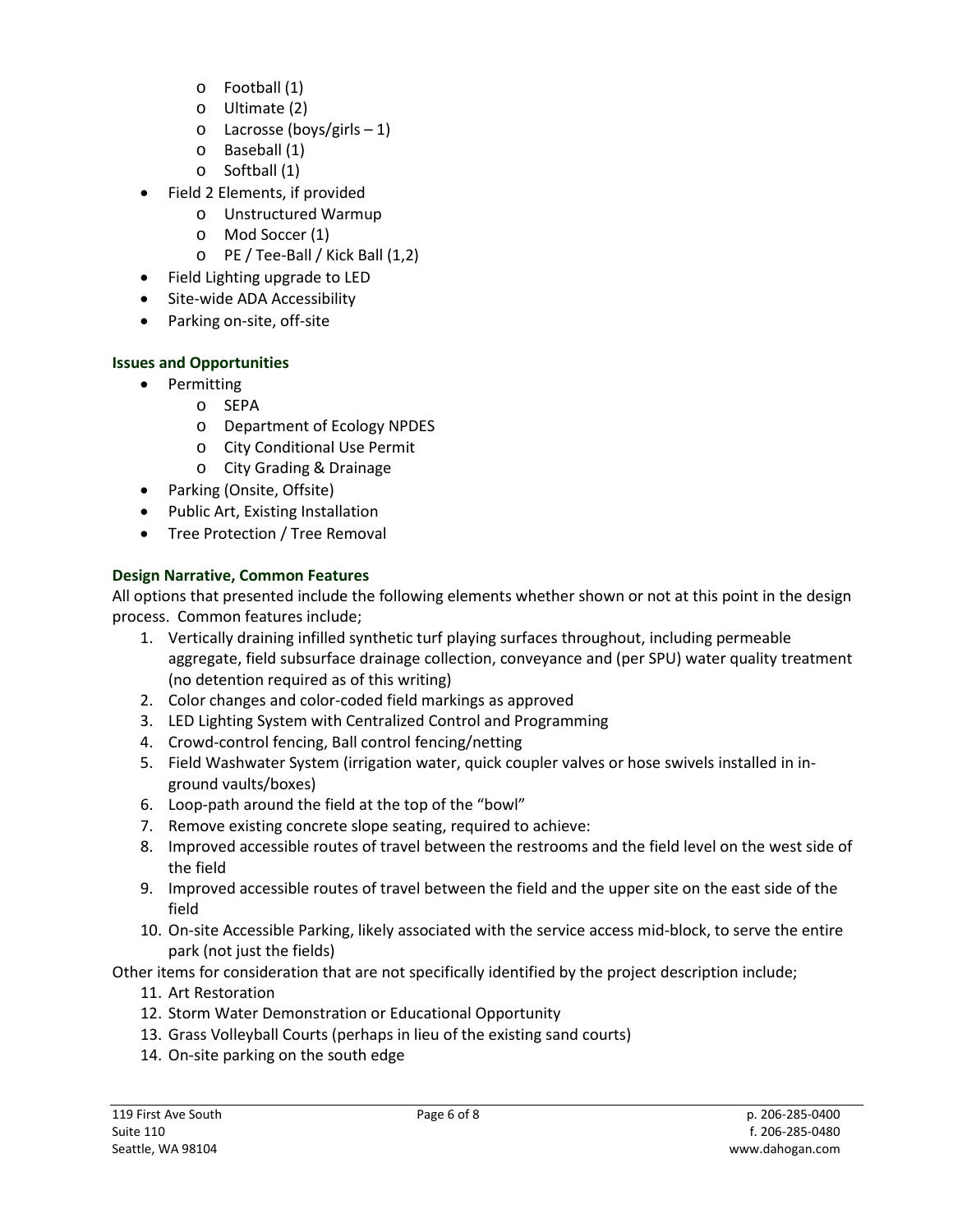- 15. SDOT might want to consider;
	- a. Return on-street parking to 39<sup>th</sup>
	- b. Introduce traffic calming along both 39<sup>th</sup> and 42nd

## **Concept 1 Design Narrative**

Using the footprint of the existing field, Concept 1 develops a single, uniformly sloping 163,000sf (3.75ac) plane from the south service drive pavement edge to the bottom of the existing stairs to the north, 9' vertically over 675' horizontally, or 1.33%, and eliminates any "crown" effect across the width of the field. Other features include;

- 1. Sr. Little League Baseball field with 90' base path, 225' right field line, covered dugouts, no permanent outfield fence
- 2. Softball Field with 60-65' base path, +/-200' left field line, covered dugouts, no permanent outfield fence
- 3. "Rectangle Fields" program including the following overlapping sports;
	- a. Adult Soccer 70yd x110yd
	- b. Youth Soccer, U-11, 120' x200' (x3)
	- c. Lacrosse 70yd x110yd
	- d. Football 160' x360'
	- e. Ultimate 120' x360'
- 4. Flex-space in support of the Rectangle Fields created by non-program space in the baseball/softball outfields, for warmup etc.

#### **Concept 2 Design Narrative**

Duplicates some of the existing fields' layout while introducing a grade break between an upper Field 1 and a lower Field 2, while expanding the Field 1 footprint east into the slope (and re-routing the storm drain in the northeast corner). Field 1 would be developed as a uniformly level (flat) 105,250sf (2.4ac) surface and a 34,000sf (0.75ac) Field 2 would also be level (vertically draining, either grass or synthetic turf), sitting about 3'-4' below Field. The two would be separated by a grass slope.

- 1. Sr. Little League Baseball field with 90' base path, 260' right field line, covered dugouts, no permanent outfield fence
- 2. Softball Field with 60-65' base path, left field line well over standard, covered dugouts, no permanent outfield fence
- 3. "Rectangle Fields" program including the following overlapping sports;
	- a. Adult Soccer 70yd x110yd
	- b. Youth Soccer, U-11, 120' x200' (x2)
	- c. Lacrosse 70yd x110yd
	- d. Football 160' x360'
	- e. Ultimate 120' x360' (x2)
- 4. Flex-space/warmup area in support of the Rectangle Fields would likely be provided by Field 2.

#### **Concept 3 Design Narrative**

This plan attempts to do a better job at providing for Baseball, specifically by creating an outfield dimension closer to that of a more typical baseball field i.e., about 285' down the right field line. This requires considerable excavation into the existing eastern slope/hillside, to be conditioned upon no loss of trees. In addition, the backstop, base paths, and mound are all moved south sufficiently to allow the mound to remain year-round, without conflicting with the rectangle sports program. The 155,250sf (3.5ac) playing